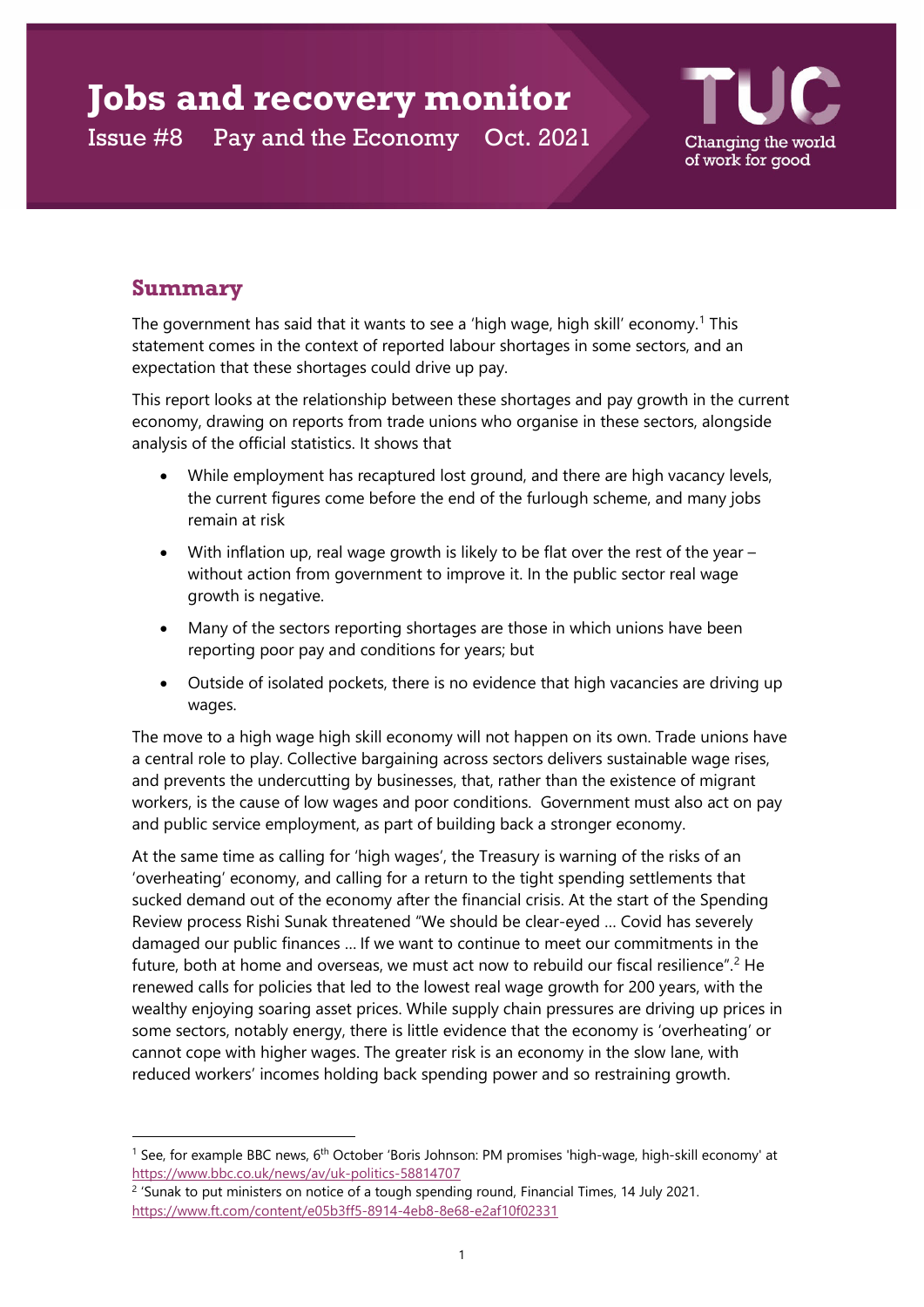A pay rise would be good for workers, and good for the economy. Now we need a plan to deliver it.

# **PART 1: Jobs, shortages and real wages**

## *1. The Labour market is recovering – but still fragile*

On 12 October the ONS issued payroll figures showing the position for employees in September, the final month of the furlough scheme. While the level in August was revised down a little, the gain of 200,000 jobs in September moved payrolls 120,000 ahead of the pre pandemic position in February 2020. These payroll figures appear to tell the most plausible story over the pandemic, especially in terms of industry detail. At headline level the positive story is echoed by the unemployment rate dropping to 4.6 per cent, down from the recent peak of 5.1 per cent; the employment rate was at 75.2 per cent, up from the low of 74.7 per cent at the start of the year. However, the headline employment figure including self-employment is still down 660,000 compared to before the pandemic.

The position by industry varies greatly. A group of 'hard hit' industries remain 320,000 employees down compared to before the pandemic. This includes arts, hospitality, manufacturing and retail. Net gains in payroll jobs are confined to two main areas: public services – 60% on health and social services and 40% on education and public administration; and business services, including administrative and support services.



#### **Payrolls by industry: change on Feb. 2000 (000s)**

*Source: ONS, HMRC, TUC calculations; 'hard hit': manufacturing, retail, hospitality and arts*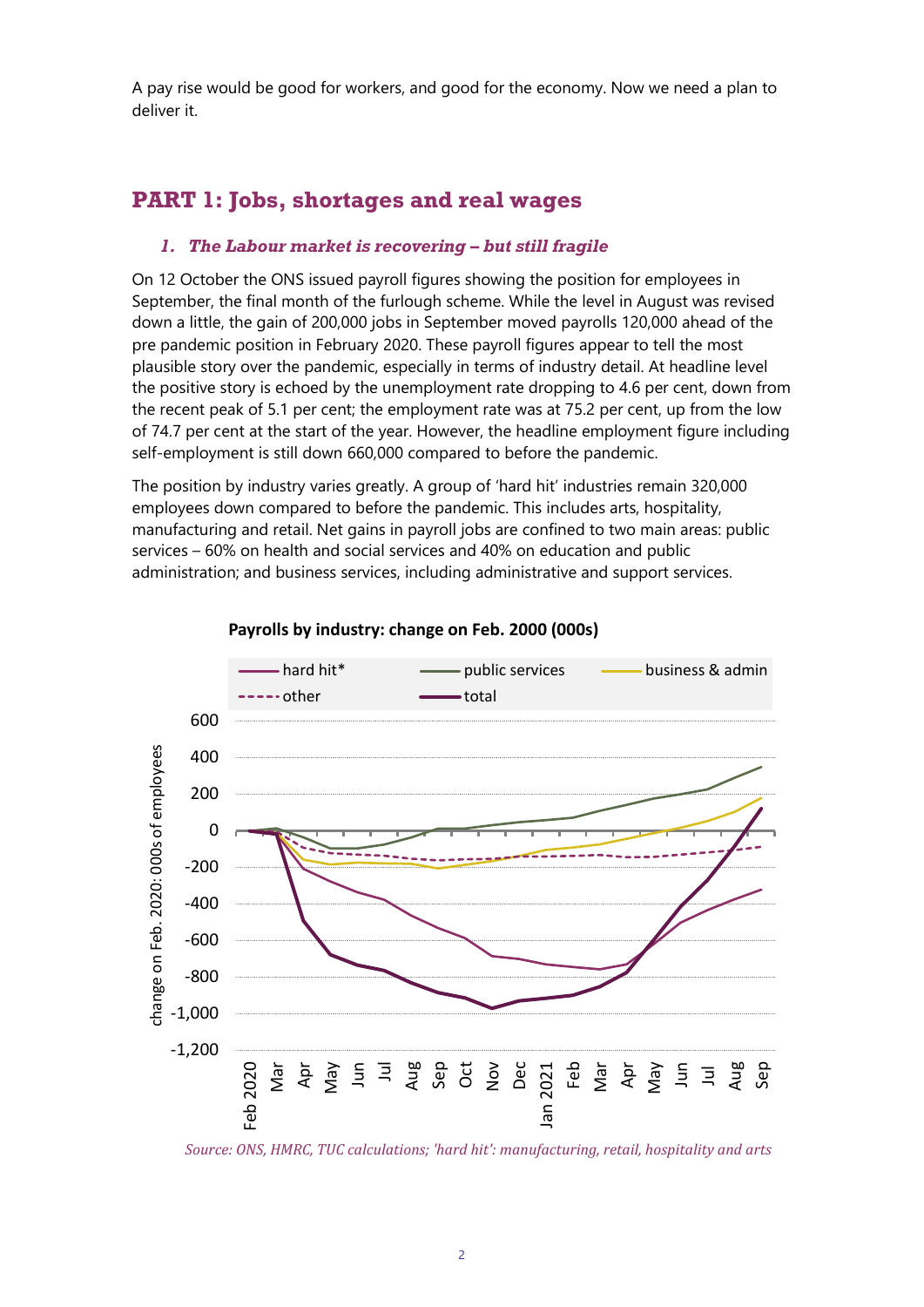#### The end of furlough

This recovery in employment figures is fragile as it covers the period before the end of furlough. At the end of August there were 1.3 million people still on furlough, with 725,000 furloughed full time. The chart below shows the number of furloughed employees by industry (grey), and compares with the change in payrolled employees since the start of the pandemic (purple). 600,000 of these furloughed employees work in hard-hit industries, where payrolled jobs are furthest behind pre-pandemic levels. Even some industries with payrolls up on pre-crisis levels still have large numbers on furlough, for example administration and support services. Despite this, the scheme ended on 30th September. The most recent ONS estimate is that between 0.9 and 1.4 million workers where still on furlough when the scheme ended at the end of September.<sup>[3](#page-2-0)</sup>



#### Furlough, and change in number of payrolled employees (Feb '20-Aug '21) by industry

#### Workforce size

Beyond these movements in employment and furlough, growth in the size of the workforce has slowed significantly. This follows in part the intensification of longer-term trends – likely the combined effect of global recession, austerity, Brexit and the pandemic – but there is also a cyclical aspect.

The baseline for the Labour Force Survey is a measure of the population of working age and above (16+), currently at 53.6 million. The chart below shows the broad trends in the growth of the working population since the 1970s. A period of accelerating growth since the mid-1990s peaked at 0.96% a year over 2005-2007, just ahead of the global financial crisis. Some revival over the mid-2010s ended after the EU referendum in 2016; ahead of the pandemic growth was down to 0.5% in 2019. Growth into 2020 was 0.3% and is likely to fall below 0.2% in 2021.

<span id="page-2-0"></span><sup>3</sup> *Business insights and impact on the UK economy: 21 October 2021*, ONS. Available at: [https://www.ons.gov.uk/businessindustryandtrade/business/businessservices/bulletins/businessinsightsand](https://www.ons.gov.uk/businessindustryandtrade/business/businessservices/bulletins/businessinsightsandimpactontheukeconomy/latest) [impactontheukeconomy/latest](https://www.ons.gov.uk/businessindustryandtrade/business/businessservices/bulletins/businessinsightsandimpactontheukeconomy/latest)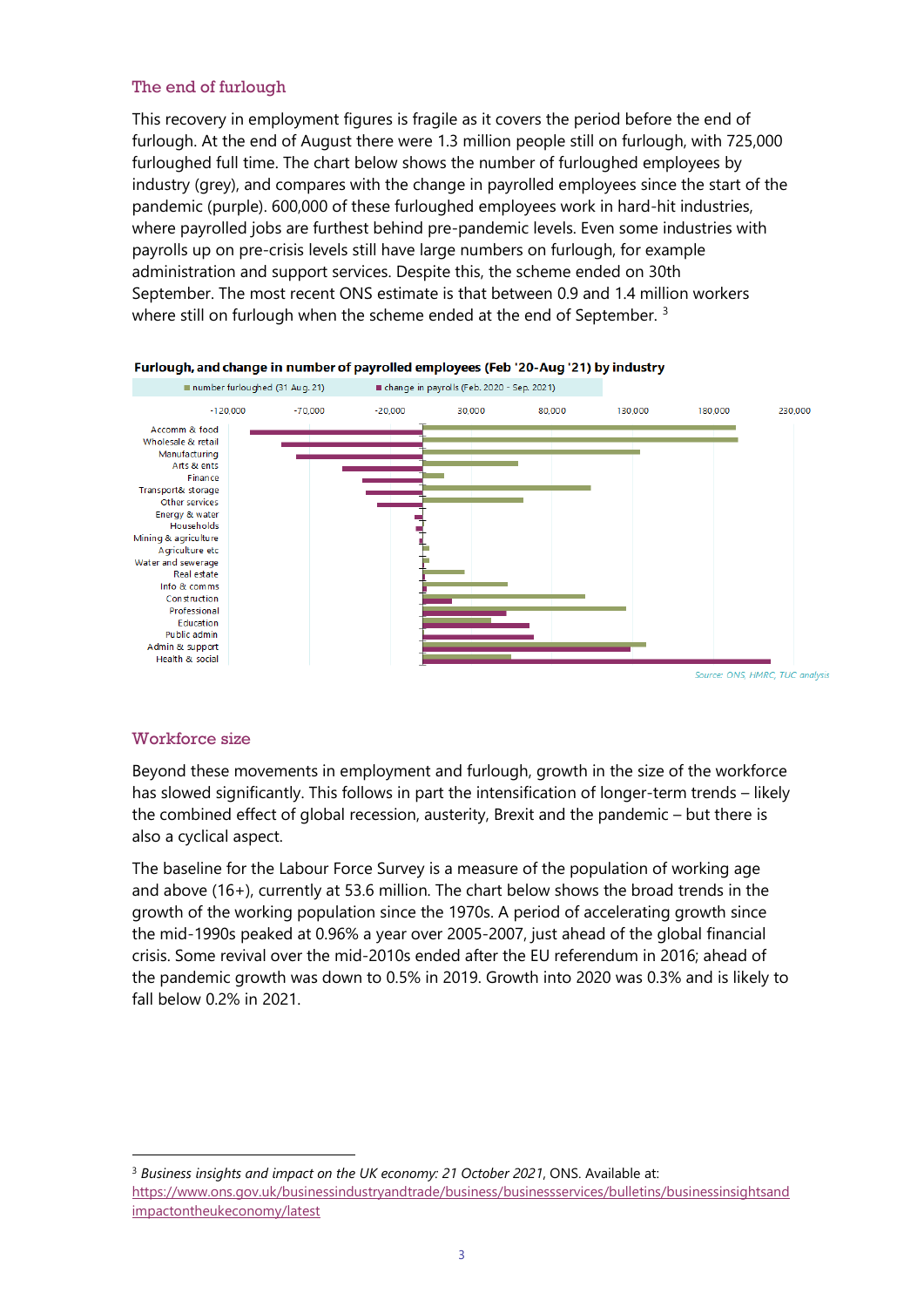

The other factor affecting the size of the workforce is the number of people regarded as inactive. There has been an increase in the size of this group by 350,000 since the start of the pandemic, with rises in the number of students (260,000), those in retirement (70,000) and the long-term sick (90,000). This is offset in part by a fall in those looking after families (-190,000), seemingly as more women have joined the workforce. However, part of this increase in inactivity overall is likely cyclical, with the chart below showing how reduced employment rates over a recession (most obviously in the early 1980s, early 1990s, late 2000s and now) coincide with increased inactivity rates.



It likely therefore that the present drop in labour supply is at least in part a result in the reduced labour demand that is the norm in a recession, though as above more women have joined the workforce. People may also perceive a shortage of jobs, and can therefore stop looking for work – but recovery can pull them back in again. And low population growth does not necessarily coincide with pressures upwards on pay and price. In 1993 when the workforce was expanding at its slowest rate, RPI inflation was 1.6%, then the lowest figure for three decades.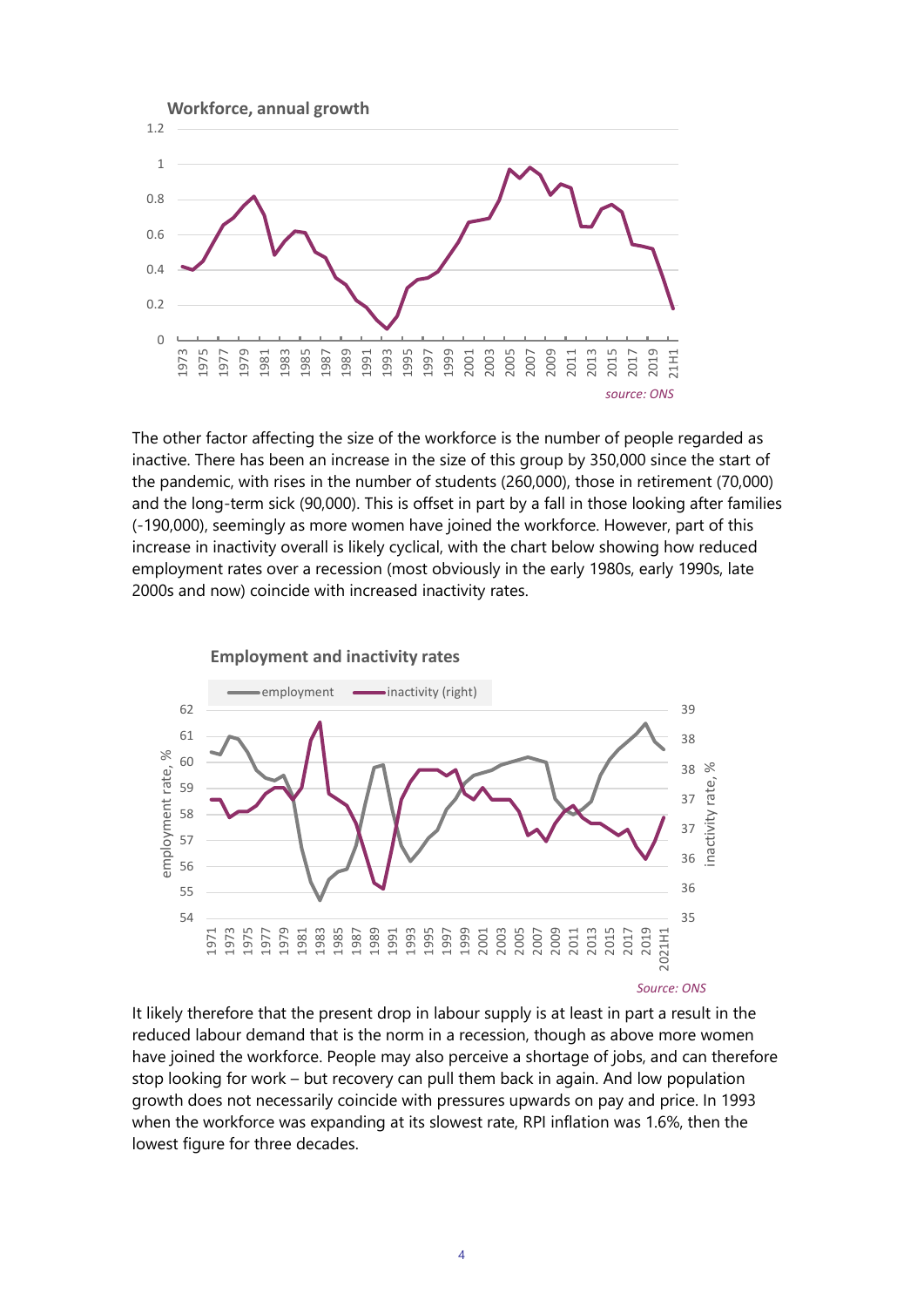#### *2. Many sectors reporting vacancies are those where unions have been warning for years that terms and conditions are poor*

Labour shortages have been a persistent theme of labour market commentary in the past few months, leading to suggestions that the labour market is tight, on the one hand delivering pay rises, and on the other causing risks of overheating.

These shortages are meant to be indicated by the rapid increase in vacancies. Overall vacancies are at 1.1 million, a record for data extending back to 2001. Compared to the position before the pandemic they are up by 300,000.

However the rise in vacancies is seen across the board, and basically matches the share of vacancies by industry ahead of the pandemic (see the chart below, comparing by industry the share of the rise in vacancies against the share of vacancies before the pandemic). Nonetheless certain features stand out:

- vacancies in accommodation and food have increased greatly, though this is the norm in an industry that runs with high vacancies.
- The biggest change is the lower than normal vacancies in wholesale and retail vacancies, likely reflecting the changing pattern of demand to on-line and the retreat from the high street.
- Health and social work vacancies appear lower, but only marginally so given the norm of very high vacancies; lower education vacancies may reflect intense financial pressures imposed by government.

But without any obvious other pattern by industry, the suggestion is of uniform behaviour rather than a response to specific immediate pressures at an industry level. Though of course some industries have been under pressure for a long time, and there are still some real hotspots at detailed industry level.



#### *source: ONS and TUC analysis*

Workers may also be choosing not to return to sectors where pay and conditions are poor including workers who have left the UK but have the right to return, and workers who have some form of other income to rely on (family home/pension) and are now classified as inactive. As we set out in the next section, unions report that many of the sectors reporting difficulties hiring are those where pay and conditions have long been a problem.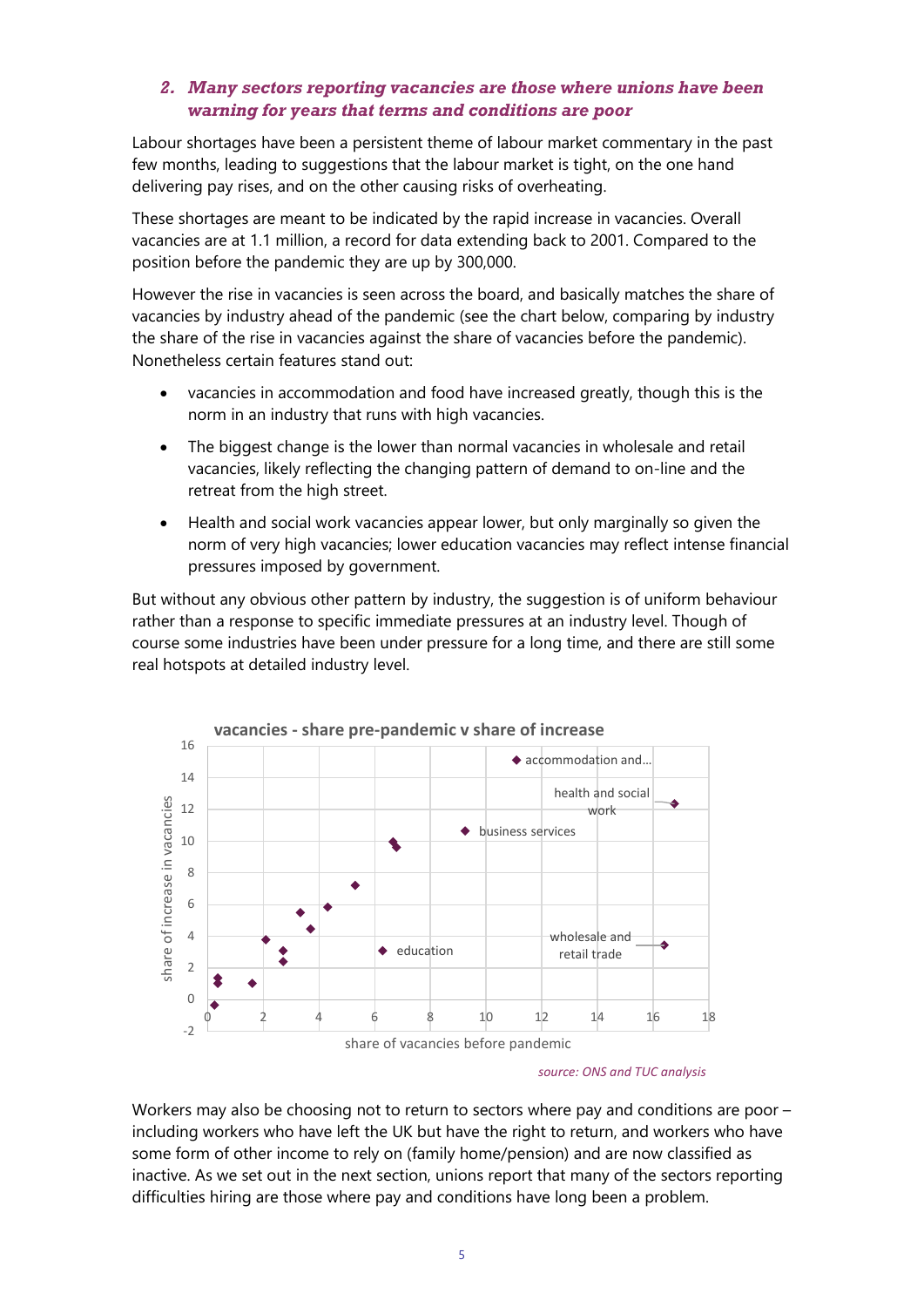#### 'Shortage' sectors on the ground [4](#page-5-0)

Unions report that labour market shortages are not just the result of the pandemic or Brexit, but down to long-running problems of low pay and poor working conditions which mean that workers have been reluctant to either take up a new job in the sectors experiencing shortages, or, when given the choice, have chosen not to return. While some unions have been able to negotiate significant pay rises for some workers, this is far from a universal experience even across the same sectors. And pay rises are failing at all to materialise in some areas. such as care, that are facing severe shortages.

Speaking to relevant unions about HGV drivers, for example, a clear theme is that the problems in the sector are long-running and existed long before the pandemic. Pay has been low in the sector for a long time, and it's a tough job with long hours and poor working conditions. Roadside facilities are poor, drivers are asked to fund their own training, and until recently, companies have been reluctant to take on younger drivers as insurance premiums are higher. This has led to long-term issues with both retention and recruitment.

Recent headlines about pay deals in the sectors exaggerate the number of big pay deals being made and do not fully represent the wider picture. There are some specific examples of large pay rises, and there have been union successes. In September, for example, GMB negotiated an 11 per cent pay rise for Wincanton HGV drivers in London. [5](#page-5-1) In October, Unite won a similarly high pay rise (13.[6](#page-5-2) per cent) for Wincanton drivers in Wales,<sup>6</sup> and a £10 minimum wage for cleaners at Sheffield University.<sup>[7](#page-5-3)</sup> However, these aren't representative. Pay rises remain a mixed bag, with these higher rises being outliers, and some companies are going for recruitment bonuses or higher pay rates for new workers, rather than permanent pay rises for all workers. There's a similar story in other sectors facing shortages, such as food manufacturing.

Other sectors facing shortages, such as care workers and bus drivers, are not seeing pay rises. The care sector, for example, is facing massive shortages. Pay and conditions in the sector are awful, and even before the pandemic there was a high turnover of staff. Fragmentation, outsourcing, privatisation and private equity ownership have made it harder for unions to negotiate better pay and conditions for workers. Unison reported one social care provider moving to the living wage, but under not-for-profit ownership arrangements.

When the pandemic hit, carers worked hard at a difficult job, often in unsafe conditions, on low pay. We're now seeing absolute exhaustion and burn out. Workers have had enough and many are looking for jobs outside the sector. This has been worsened by the requirement for adult social care workers to be vaccinated (a requirement that is being expanded to other carers).<sup>[8](#page-5-4)</sup>

While there have been rumours of isolated incidents of care providers offering bonus recruitment payments to some workers, the vast majority of the workforce are not receiving

<span id="page-5-0"></span><sup>4</sup> With thanks to colleagues at Unison, Unite, GMB, Community, Prospect, URTU, RMT and USDAW.

<span id="page-5-1"></span><sup>5</sup> [https://www.gmblondon.org.uk/news/gmb-wincanton-hgv-members-secure-11-per-cent-pay-deal-in](https://www.gmblondon.org.uk/news/gmb-wincanton-hgv-members-secure-11-per-cent-pay-deal-in-recognition-of-their-essential-value)[recognition-of-their-essential-value](https://www.gmblondon.org.uk/news/gmb-wincanton-hgv-members-secure-11-per-cent-pay-deal-in-recognition-of-their-essential-value)

<span id="page-5-2"></span><sup>6</sup> [UniteWales on Twitter: "Huge win for our members at Wincanton in Crosshands, Carmarthen, who have](https://twitter.com/unitewales/status/1446091377507438603)  successfully negotiated a 13.6% pay rise, starting immediately with 3% backdated to April. Great to see an employer showing value in its workforce by working with us to deliver a fair pay rise. #UniteWin [https://t.co/BDaeDrv0Pq" / Twitter](https://twitter.com/unitewales/status/1446091377507438603)

<span id="page-5-3"></span><sup>&</sup>lt;sup>7</sup> [Cleaning staff win campaign for £10 per hour wage at University of Sheffield -](https://leftfootforward.org/2021/10/cleaning-staff-win-campaign-for-10-per-hour-wage-at-university-of-sheffield/?doing_wp_cron=1634827725.1241679191589355468750) Left Foot Forward: Leading [the UK's progressive debate](https://leftfootforward.org/2021/10/cleaning-staff-win-campaign-for-10-per-hour-wage-at-university-of-sheffield/?doing_wp_cron=1634827725.1241679191589355468750)

<span id="page-5-4"></span><sup>&</sup>lt;sup>8</sup> See the TUC's report 'A new deal for social care, a new deal for the workforce' for further detail on the issues facing those in the social care system[: https://www.tuc.org.uk/research-analysis/reports/new-deal](https://www.tuc.org.uk/research-analysis/reports/new-deal-social-care-new-deal-workforce)[social-care-new-deal-workforce](https://www.tuc.org.uk/research-analysis/reports/new-deal-social-care-new-deal-workforce)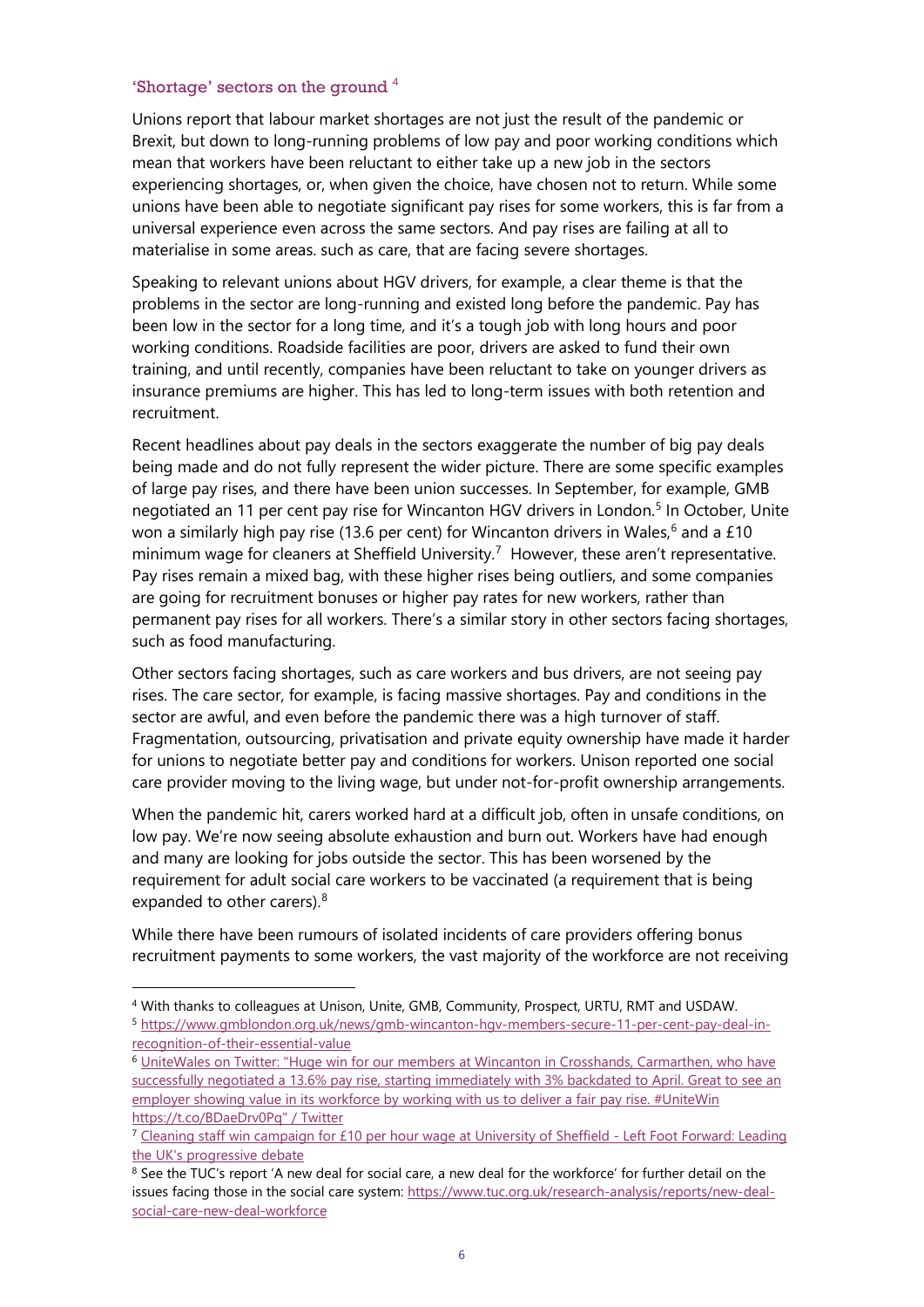these, whether to be recruited or retained. Nor has there been widescale improvements in terms and conditions. In negotiations, national providers say they're concerned about staffing levels but also say there's no money.

Clearly, labour market shortages are not inevitably leading to pay rises. The picture is much more mixed: some workers in some sectors are seeing big pay rises or bonuses, but these are the exception rather than the rule. Pay rises do not happen on their own, with unions reporting that pay rises have been won, but often in sectors where they are well organised or as the result of disputes.

## *3. Headline increases in pay and inflation*

There is a perception that the pace of the recovery and bottlenecks on the supply side of the economy – above all in logistics and more generally reflected in record vacancies - are leading to upward pressure on pay.

Certainly, workers are well overdue a pay rise. In the latest figures real wages are only £2.50 a week or  $\frac{1}{2}$  percent higher than their peak before the financial crisis – 13 years ago. They are likely to fall back a little further and again be below their pre financial crisis position at the end of the year.<sup>[9](#page-6-0)</sup>





The projection moves downwards because of building inflationary pressures in the wider economy. Higher inflation figures this year in part reflect the extremely low figures at the peak of the pandemic last year (chart below). Most obviously the sharp rise to 3.2 per cent in August was driven in part by the 'eat out to help out' scheme in August 2020 and the small reduction to 3.1 per cent in September came as the scheme was winding down. But inflation is expected to go higher, with the Bank of England expecting a rate of above 4 per cent at the end of the year. Higher inflation is driven mainly by supply chain issues, in

<span id="page-6-0"></span><sup>&</sup>lt;sup>9</sup> The projection is based on the average monthly growth for the AWE (regular pay) in the year to date, and adjusted for prices with the CPI using the Bank of England projection for 2021Q4 (pro rata on a monthly basis).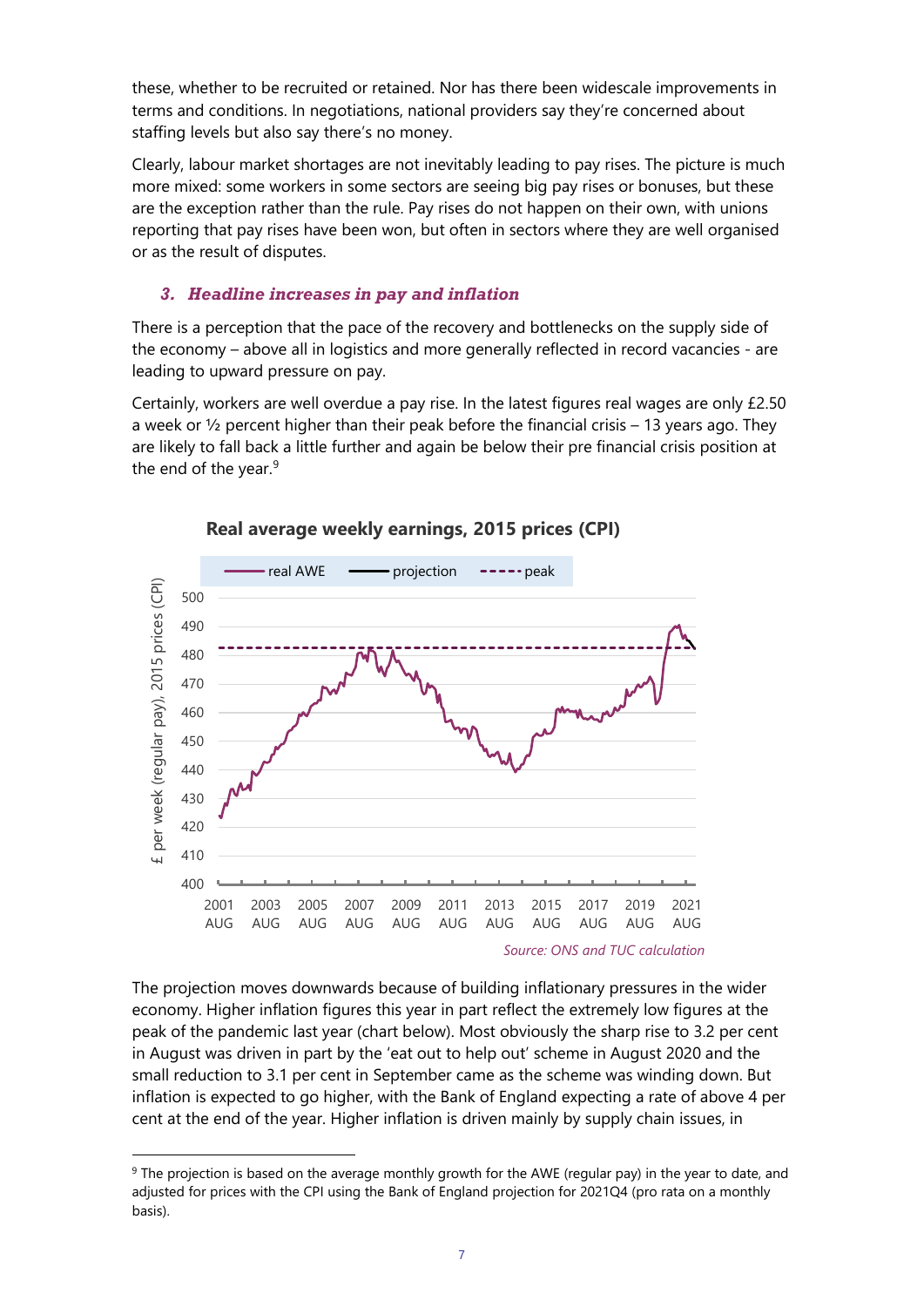particular steep rises in the cost of freight on international markets and likely higher domestic distribution costs. Fuel inflation is also high, and energy market dysfunction is likely to feed through to domestic prices in the months ahead.



But more generally for many goods and services, higher inflation this year reflects very low inflation last year. The purple bar on the below chart shows September 2021 inflation measured from two years ago and annualised; this is set in contrast to the blue bar which is present CPI inflation, and grey, inflation a year ago. On the two-year rate, half the categories have inflation at or below the inflation target of 2 per cent; only transport really stands out as significantly higher. So while higher inflation is a material fact, this is not the generalised position across the whole of the economy.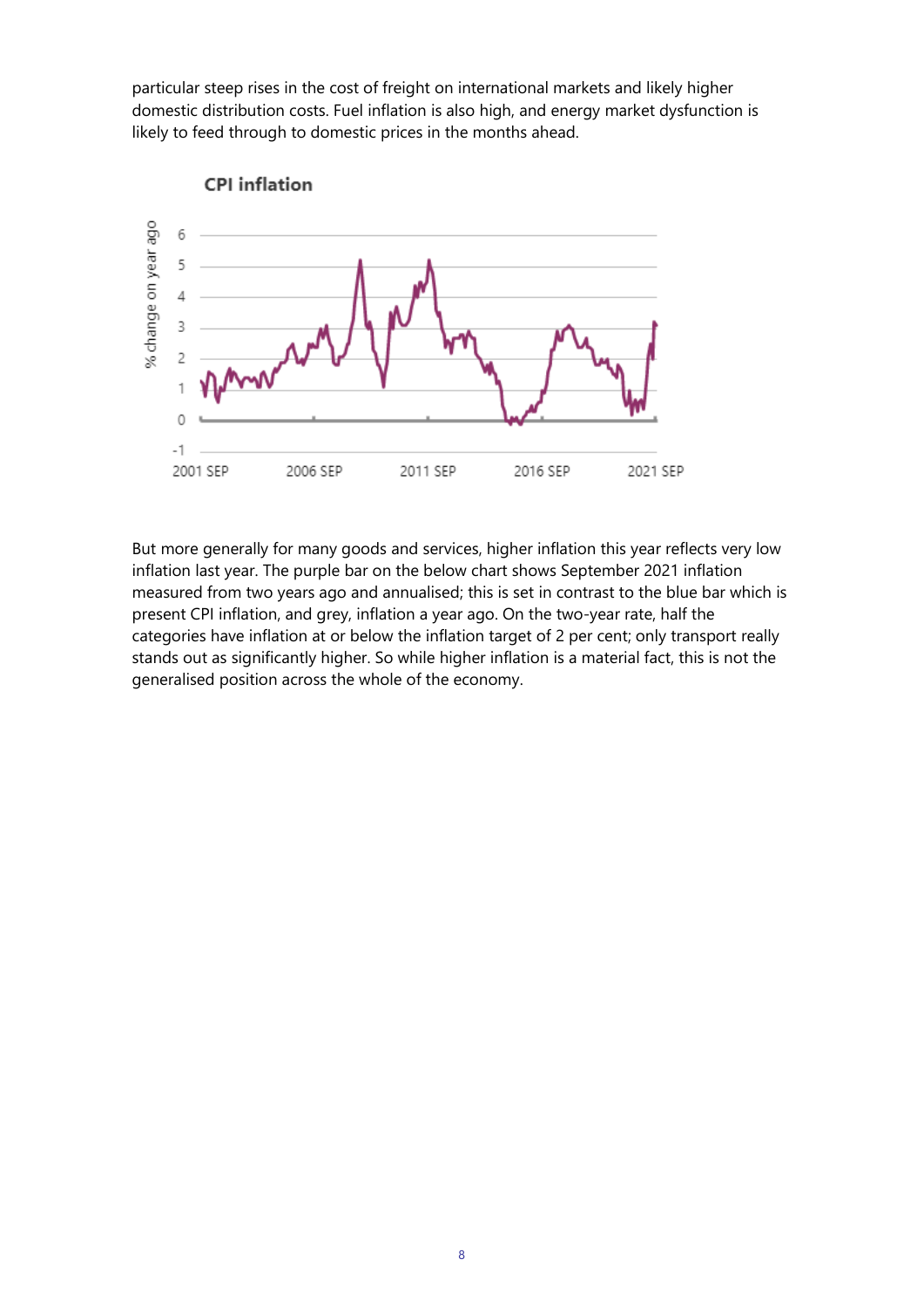

When it comes to headline pay growth, the headline official average weekly earnings figures are distorted by the operation of the furlough scheme. The ONS explain:

"*two reasons why headline average earnings are higher than the underlying rate at the moment. Firstly, there is something called a 'base effect'. In spring-summer 2020, many workers were on furlough or had their hours reduced. This meant that people saw their earnings fall, pushing down weekly wages. This year, with fewer people on furlough and hours returning closer to normal, weekly wages are higher … the second challenge is what we call 'compositional effects'. As we are taking a simple average, the make-up of the employees captured in Average Weekly Earnings affects that average. During the pandemic, we saw lower-paid people at greater risk of losing their jobs. Fewer lower-paid people in the workforce increased average earnings for those who remained in work. The analogy I like to use is height. If the shortest person in a room leaves, the average height of those remaining will rise. No-one has got taller, but the composition of the people in the room has changed, pushing up average height*".

Headline regular pay growth in August was at face value a still vigorous 6.0%, even though it is down from the recent peak of 7.3% in June and likely to further weaken as the compositional effects from the pandemic work out of the figures.

In the private sector pay growth is down to 6.8% from 8.4%. In the public sector pay growth has slowed more quickly to 2.6% now, from 5.5% in March, and is less likely to be distorted by furlough scheme.

The ONS offer an adjusted figure for the underlying regular earnings growth rate of between 4.1 per cent and 5.6 per cent.<sup>[10](#page-8-0)</sup> Though the Bank of England have gone further to suggest the 'underlying private sector' pay growth is 4% in latest month, below the ONS range for the public and private sector together. Set against the Bank of England

<span id="page-8-0"></span><sup>1</sup>[0https://www.ons.gov.uk/employmentandlabourmarket/peopleinwork/employmentandemployeetypes/bul](https://www.ons.gov.uk/employmentandlabourmarket/peopleinwork/employmentandemployeetypes/bulletins/averageweeklyearningsingreatbritain/latest) [letins/averageweeklyearningsingreatbritain/latest](https://www.ons.gov.uk/employmentandlabourmarket/peopleinwork/employmentandemployeetypes/bulletins/averageweeklyearningsingreatbritain/latest)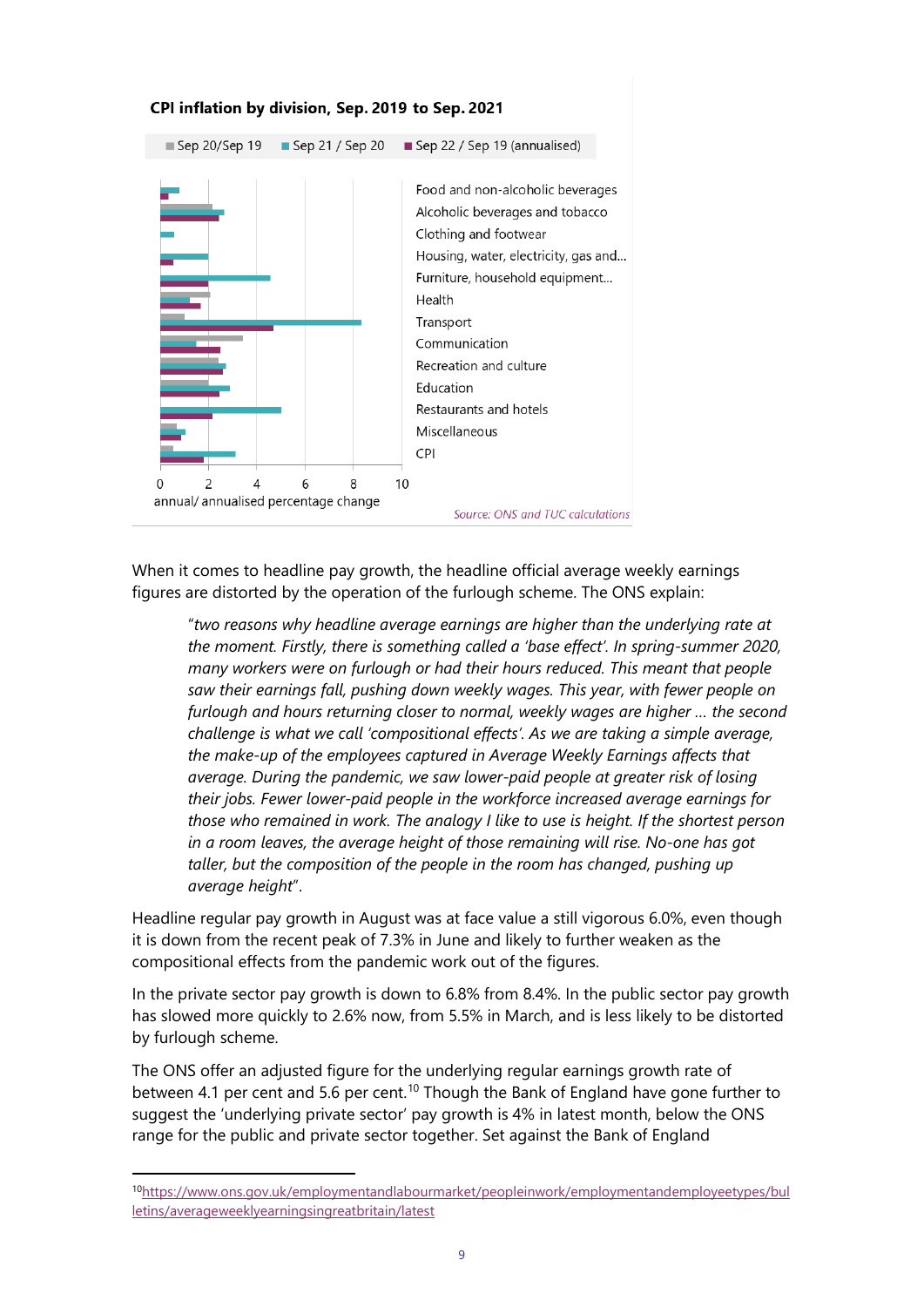expectation of 4% inflation at the end of the year this is a real pay increase of nothing for the private sector and a cut in real pay in the public sector.<sup>[11](#page-9-0)</sup>

The broad picture is echoed in pay settlements which still remain subdued. The median pay award across the economy remained at 2.0% for the three months to August 2021, according to the latest analysis from IDR.<sup>[12](#page-9-1)</sup> Though they note that "a larger proportion of higher-end awards worth 3% or more in the private sector has pushed the upper quartile from 2.5% in the three months to July up to 2.9% in this latest analysis period".

A fuller story is more apparent at industry level. The first chart on the next page compares a adjusted figure for pay growth now with pay growth ahead of the pandemic;<sup>[13](#page-9-2)</sup> this partly corrects for the base effect but cannot deal with the ongoing compositional effect and so still probably overstates pay growth. Across more than half of these industries pay growth is slower than pre-crisis or remains very low; pay growth in accommodation and food slowing (almost halving) to 2% is particularly striking given widespread perceptions of shortages here and the high level of vacancies.

Of the industries where pay has accelerated, the sharp rise in ICT and administrative and support services likely correspond to increased demand as a result of the pandemic. Finance and professional services normally do well. Some of the industry increases are likely still to be distorted by still large numbers on furlough, and arts and entertainment might be treated with particular caution given the severity of the impact of lockdown in this sector. The highest furlough rates are in arts an entertainment (12%), other services (12%) accommodation and food (11%) construction (8%) and transport and storage (8%).

Translated into real terms on the second chart the story is worse, given lower inflation ahead of the pandemic than now. The chart below shows workers in mining and quarrying, construction, accommodation and food, and public administration and defence all have negative real pay, and this is before still higher inflation kicks in.

<span id="page-9-1"></span><span id="page-9-0"></span><sup>11</sup> <https://www.bankofengland.co.uk/monetary-policy-summary-and-minutes/2021/september-2021> <sup>12</sup> [https://www.incomesdataresearch.co.uk/resources/viewpoint/private-sector-awards-boost-upper](https://www.incomesdataresearch.co.uk/resources/viewpoint/private-sector-awards-boost-upper-quartile-of-pay-outcomes)[quartile-of-pay-outcomes](https://www.incomesdataresearch.co.uk/resources/viewpoint/private-sector-awards-boost-upper-quartile-of-pay-outcomes)

<span id="page-9-2"></span> $<sup>13</sup>$  The comparison is based on the payroll figures for average pay, because average earnings figures are</sup> not available on a seasonal adjusted basis by industry. Pay growth before the pandemic is measured in the year to Dec 2019 - Feb 2020; pay growth since the pandemic is from the same period to Aug. 2021 – June 2021; the latter figure is annualised by dividing by (18/12) to reflect the number of months over which the comparison is made.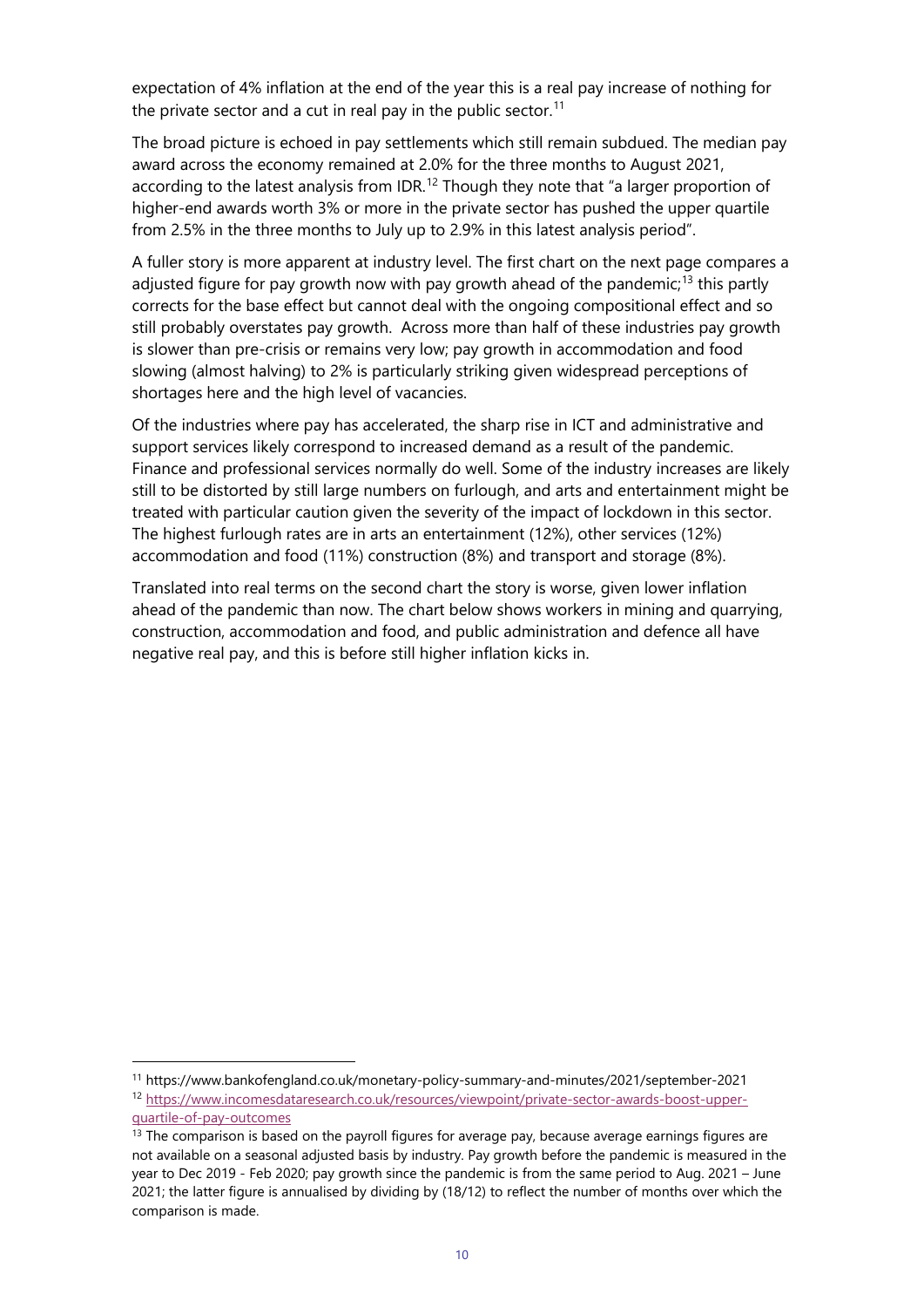#### Pay growth, per cent

pre-pandemic

Agriculture, forestry and fishing Mining and quarrying Manufacturing Energy production and supply Water supply, sewerage and waste Construction Wholesale and retail; repair of motor... Transportation and storage Accommodation and food service activities Information and communication Finance and insurance Real estate Professional, scientific and technical Administrative and support services Public administration and defence; social.. **Education** Health and social work Arts, entertainment and recreation Other service activities 0  $\overline{2}$ 4 6 8 10 3 months on year ago, %

now (compared with precrisis, annualised)

source: ONS, HMRC and TUC calculations

#### **Real pay growth, per cent**



*source: ONS, HMRC and TUC calculations*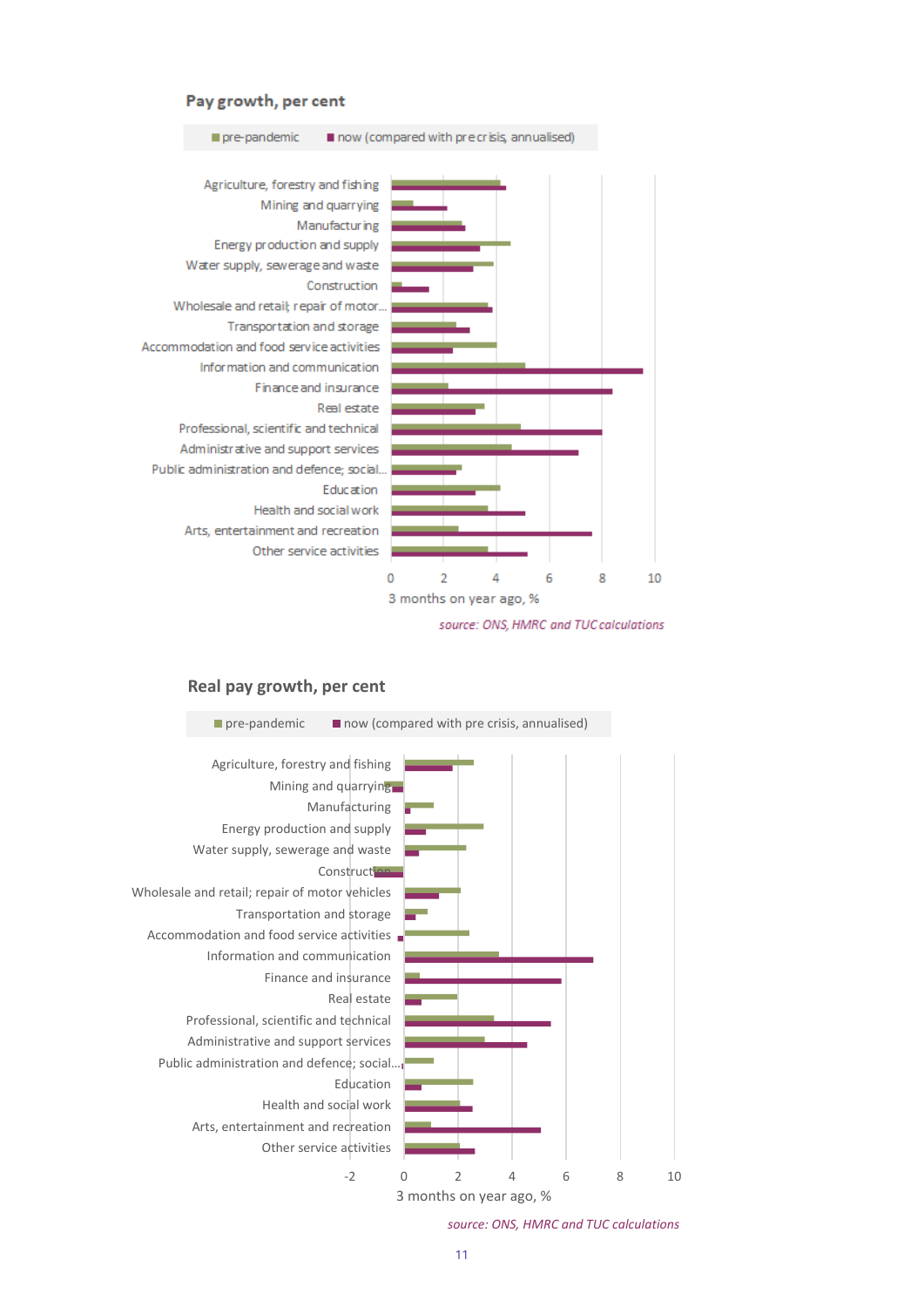Lastly here, the payroll figures allow a timely snapshot of pay rises according to the income distribution. The chart below shows pay growth now (dark purple) against pre-pandemic pay growth (purple) and the change (grey). The highest increase has been for the 99th percentile, but the highest pay growth now is at the lowest decile of pay. But the same difficulties apply here too, with the lowest decile for pay likely the most distorted by compositional effects, given, as the ONS note, the lowest paid were most likely to lose their jobs, and so pushing up the average for the pay of lowest decile workers. These uncertainties caution against reading too much into any such figures.



**Pay growth across the income distribution**

#### *4. Are vacancies driving higher pay in certain sectors?*

The obvious way for businesses to deal with vacancies would be to increase pay and improve conditions. As above, union contacts find such arrangements the exception rather than the rule. Comparing pay growth with vacancies by industry affirms what we have been told.

The first chart shows the share of vacancies ahead of the crisis (grey), vacancies now (purple) and the (small) difference (dark purple). The second chart shows pay growth against these differences, to assess whether pay growth is higher for those industries running with more vacancies than usual, and so being used to entice workers and *viceversa*. There is almost no relationship here. A regression line is marginally positive, but basically does not explain the variation in the data.

*Source: ONS, HMRC and TUC* caluclations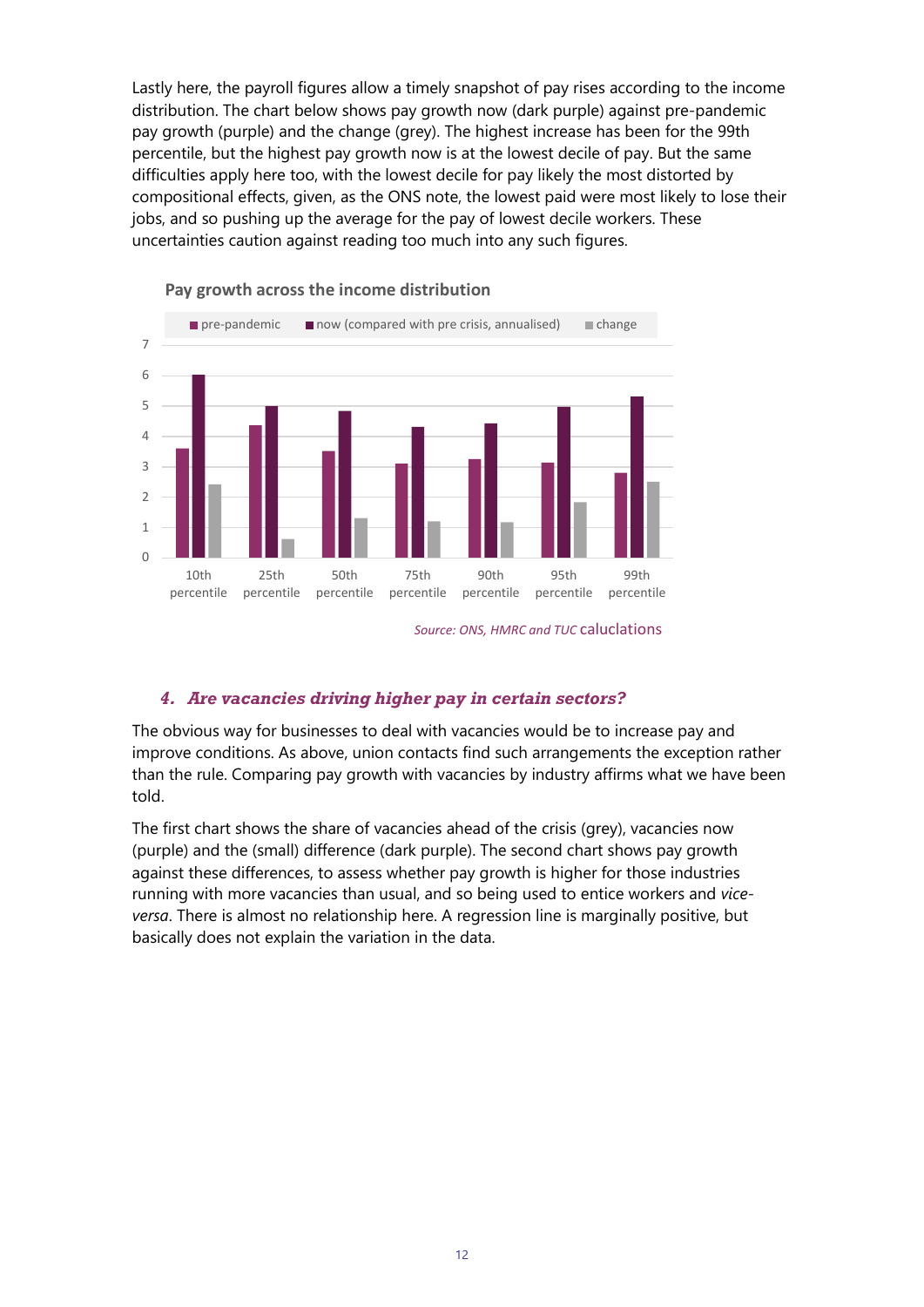

There is therefore very little evidence that pay is rising as a result of labour shortages. To the extent activity is being held back by a lack of workers, firms are not stepping up to increase pay. The main areas of higher pay are where demand for workers is likely to be high (most obviously ICT) rather than where the supply of workers may be low.

Overall the message is that the strength of the recovery is exaggerated. There is no market led pay utopia here. It may even be that firms are using higher vacancies to try and source cheaper workers rather than increasing pay for existing workers.

## *5. A plan to raise wages*

Rather than a return to the failed austerity of the last decade, we need a new economic model. Rather than dangerous, higher pay is necessary as a means to raising purchasing power and resolving the excess production (see discussion below) of the world today. Behind shortages and other disruptions in the headlines – it has been too easy to forget the precarious condition of the global economy ahead of the pandemic.

A new model must mean above all rebalancing of economic power from the wealthy few to the hard pressed many. 'From wealth to work' as President Biden has put it. As we outlined in our submission to Spending Review 2021, this must include:

- Tackling labour shortages by improving pay and conditions across industries, working with unions and business to deliver this, as well as introducing stronger laws to tackle unfair practices like zero hours contracts. Exploitative migration policies and removal of protections for workers will not address the problems created by poor conditions at work.
- Raising the minimum wage to at least  $£10$  an hour now, and extend it to young workers.
- A policy of full employment, supported by government spending
- Investment in the economy and the just transition required to meet net zero
	- reversing the cuts to the value of public sector pay that took place over the period 2010/11 to 2020/21; creating 600,000 new jobs in public services; and large-scale investment in public services across the NHS, social care, justice and education.
	- o Bringing green infrastructure spending in line with its G7 peers, by allocating £42 billion a year for the next two years to shovel-ready projects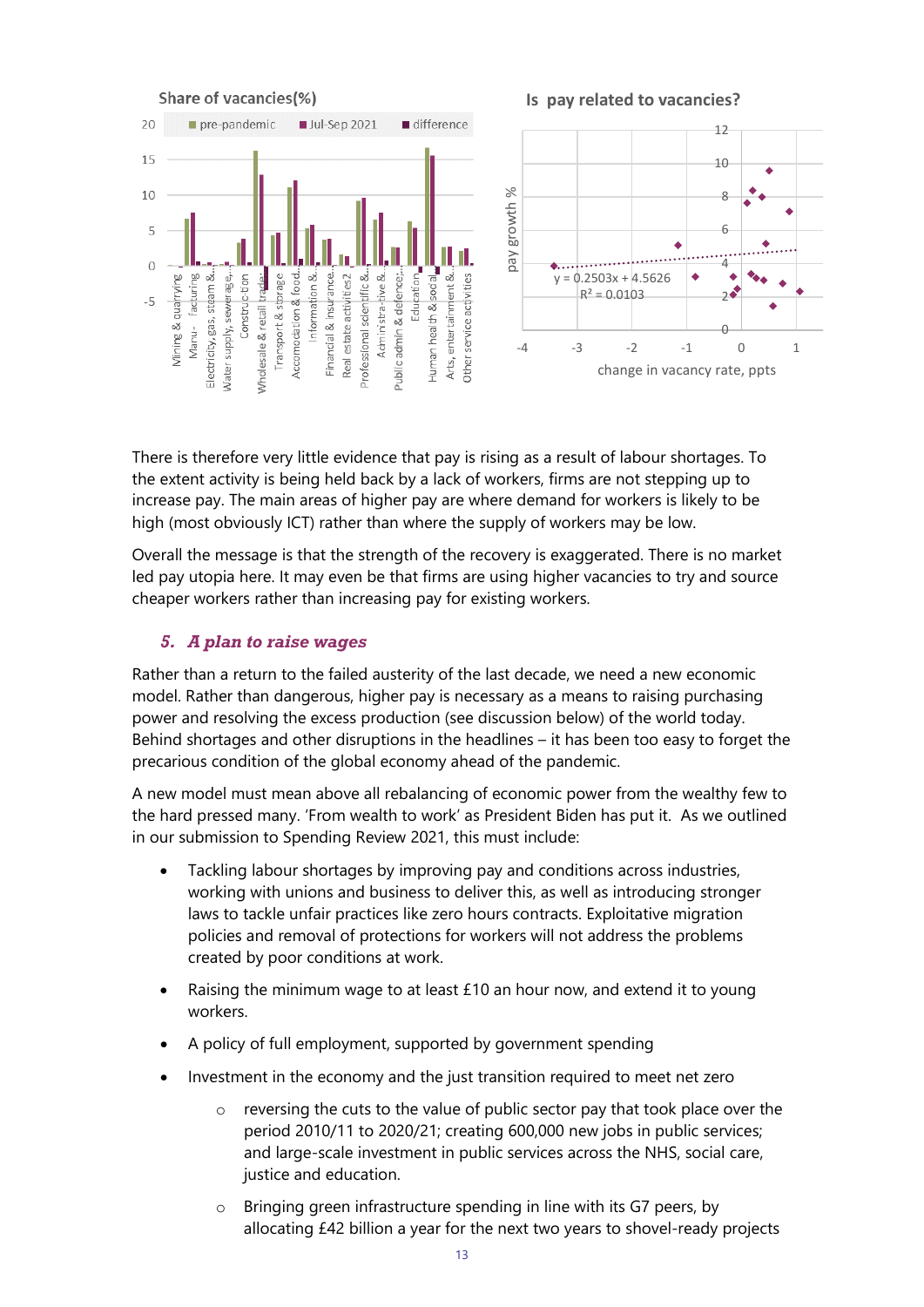that create jobs and deliver compliance with climate targets; and meeting wider global commitments.

• A focus on full employment by global institutions and policy makers as the best way to deliver sustainable economic growth.

# **PART 2. The wider context for the plan to raise wages**

The desire for a high skill high wage economy is one that trade unions share. But as set out above, we have a long way to get there. The current mix of blaming migrants for exploitative employer practices, coupled with the provision of short-term visas that risk increasing exploitation will not deliver on this ambition.

One response to the current debate has been to suggest that higher wages are not currently achievable without leading to inflation; 'supply side constraints' mean that the economy cannot adapt to higher wages without increases in prices. But this ignores the role that higher wages can play in increasing demand, and helping to grow the economy. This type of argument lay behind the austerity imposed in the UK following the financial crisis, resulting in the slowest real wage growth for 200 years, as well as damaging the resilience of our public services. We must not repeat that mistake.

## *How higher pay translates to gain for workers and the economy*

The Bank of England and the Treasury set policy according to a judgement about the spare capacity in the economy. If there is spare capacity (in the jargon, a negative output gap) then any increase in pay and so spending power will translate to a stronger economy.

One argument given to suggest that wages cannot rise is that the labour market is currently 'tight', and there is no spare capacity; there are not enough workers to move into jobs, even if wages are increased. Because firms are at the limits of their productive capacity, their only option will be to raise prices, and workers will be able to bargain up wages in an increasing 'wage-price spiral'.

As set out above, it is not clear that we are currently in a tight labour market. Most obviously, there are between 5 and 6 million workers unemployed, underemployed and (at the end of August) still on the furlough scheme. We have endured a decade of austerity which some – including ourselves – judge to have meant an increase in unused capacity (see below). There may be cost inflation in some markets, but this does not indicate a generalised rise in prices.

Mainstream economics does not much like issues of power relations. Even in a tight labour market, firms could increase wages by reducing the share of income they take in profits. As the chart below shows, over the last forty years labour's share of income has fallen significantly relative to the post-war decades in the UK (and worldwide).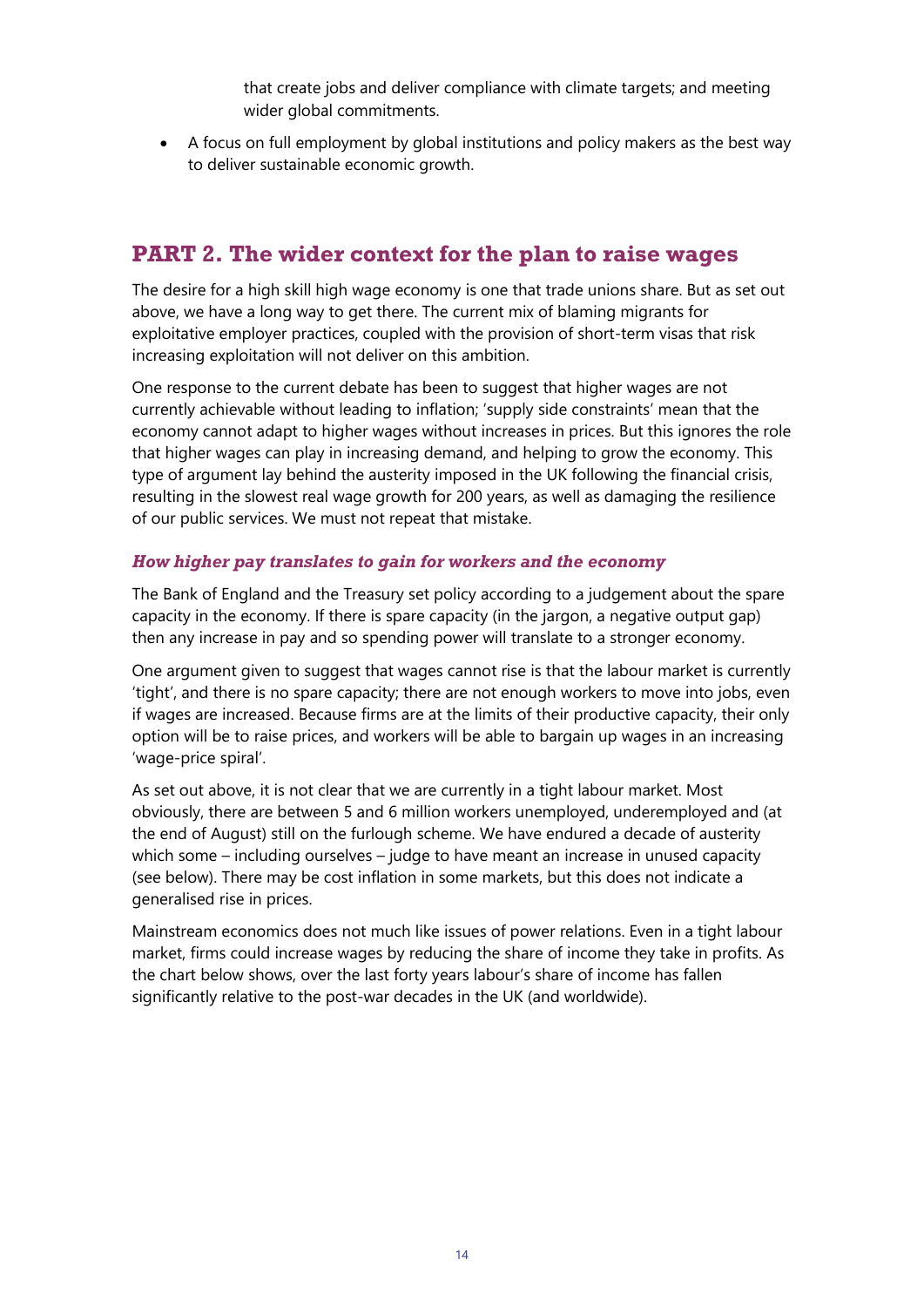

Moreover, TUC research found that companies protect and increase payments to shareholders, even when company finances are struggling. Over 2014 to 2018, dividends to FTSE 100 shareholders rose by 58.3 per cent while average UK worker wages increased by just 8.8 per cent (in nominal terms).<sup>[14](#page-14-0)</sup>

The history of the minimum wage shows that despite protests from business, firms have consistently been able to increase the wages of the lowest paid without leading to job losses or spiralling prices. A recent review of research from the US, UK and other developed countries found "a very muted effect of minimum wages on employment, while significantly increasing the earnings of low paid workers". [15](#page-14-1) This was the case even for more ambitious policies including the UK's National Living Wage. This year's Nobel economics prize was awarded to David Card who used empirical research to find that employment in New Jersey restaurants increased after the minimum wage was raised, contradicting what was then mainstream economic theory.[16](#page-14-2)

#### *Wealth, labour and debt*

Questions of power relations can also help to explain broader economic problems which have held back, rather than over-heated, economic growth.

As the Biden administration has recognised, for four decades the 'economic model' (to use the Prime Minister's language) has operated to look after the interests of the wealthy at the expense of workers across the world. Heather Boushey of the President's Council of Economic Advisers observed in an interview with the *Financial Times* "*One way of thinking about the crises that the president identified is that for the past 40 or so years we've really placed a lot of emphasis on making sure that capital had a lot of freedom*". [17](#page-14-3)

<span id="page-14-2"></span><sup>16</sup> Nobel Prize in Economic Sciences (2021) Natural experiments help answer important questions <https://www.nobelprize.org/uploads/2021/10/press-economicsciencesprize2021-2.pdf>

<span id="page-14-0"></span><sup>&</sup>lt;sup>14</sup> 'How the shareholder first business model contributes to poverty, inequality and climate change', 2019, A briefing note from High Pay Centre and the TUC[: https://www.tuc.org.uk/sites/default/files/2019-](https://www.tuc.org.uk/sites/default/files/2019-11/Shareholder%20Returns%20report.pdf) [11/Shareholder%20Returns%20report.pdf](https://www.tuc.org.uk/sites/default/files/2019-11/Shareholder%20Returns%20report.pdf)

<span id="page-14-1"></span><sup>&</sup>lt;sup>15</sup> Arindrajit Dube (2019) Impacts of minimum wages: review of the international evidence [https://assets.publishing.service.gov.uk/government/uploads/system/uploads/attachment\\_data/file/844350](https://assets.publishing.service.gov.uk/government/uploads/system/uploads/attachment_data/file/844350%20/impacts_of_minimum_wages_review_of_the_international_evidence_Arindrajit_Dube_web.pdf)  [/impacts\\_of\\_minimum\\_wages\\_review\\_of\\_the\\_international\\_evidence\\_Arindrajit\\_Dube\\_web.pdf](https://assets.publishing.service.gov.uk/government/uploads/system/uploads/attachment_data/file/844350%20/impacts_of_minimum_wages_review_of_the_international_evidence_Arindrajit_Dube_web.pdf)

<span id="page-14-3"></span><sup>17</sup> 'Heather Boushey: the guardrails have come off the US economy', 21 July 2021: <https://www.ft.com/content/33a86191-3a75-452b-b3ce-d3d35ae90e06>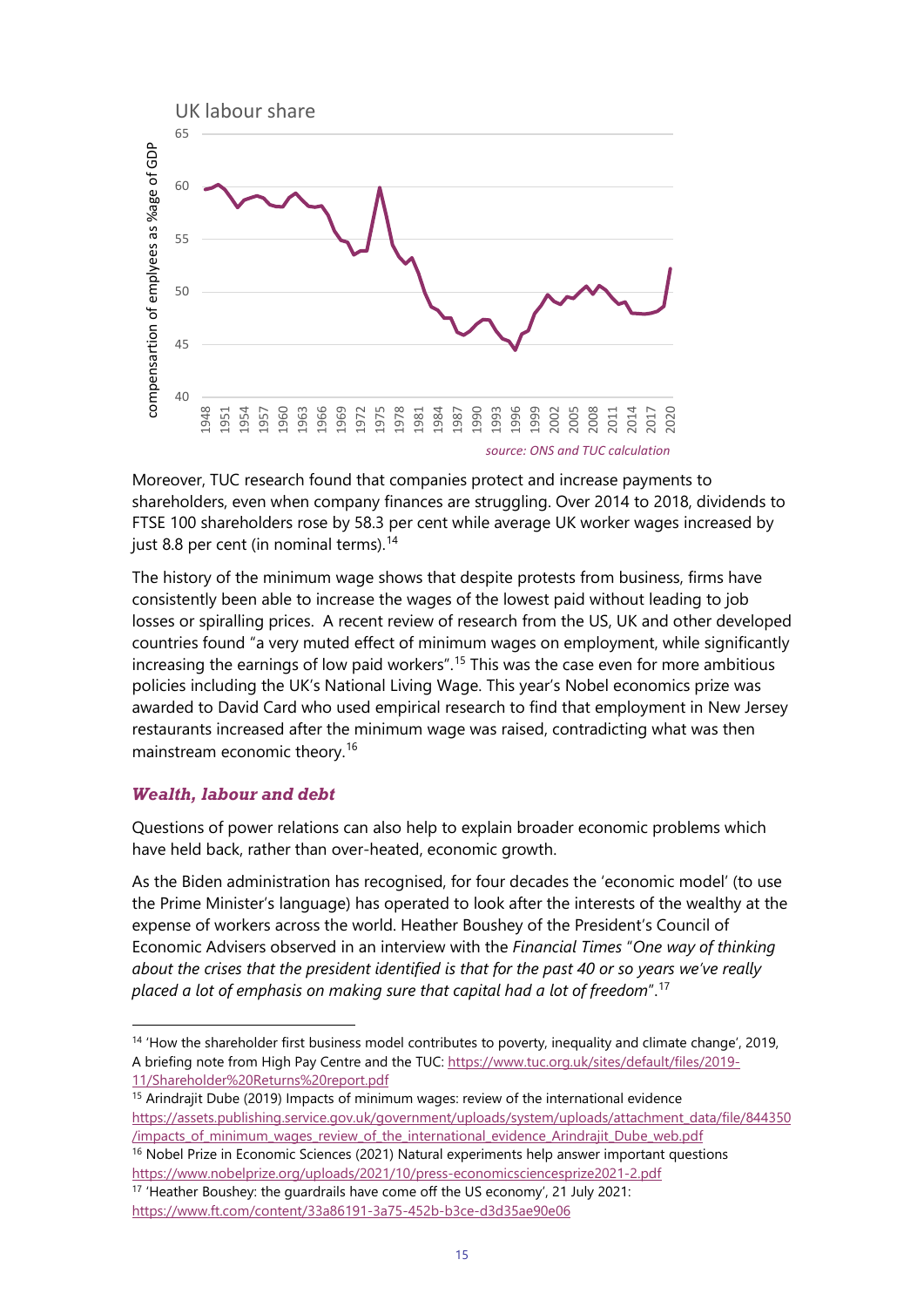Robert Reich Secretary of Labour under the Clinton administration, reports of the US: "*Over the past 40 years, most people's wages have basically stagnated, while worker productivity has soared. Most economic gains have gone to the wealthy – who now own more of America than at any time since the 1920s*".[18](#page-15-0)

Not only unfair, the arrangement has dangerous macroeconomic consequences:

*Here's the thing. The wealthy spend only a small percentage of their income – not enough to keep the economy churning. Lower-income people, on the other hand, spend almost everything they have – which is becoming very little. Most workers aren't earning nearly enough to buy what the economy is capable of producing*.

Rather than price inflation this situation leads to debt inflation. Rather than too much purchasing power chasing too few goods and services, too many goods and services are chasing too little purchasing power. Consumers take on debt to try to keep up a basic standard of living. And firms are under pressure as sales fall short of targets.

This argument can be seen beyond the US and UK. One example is the demolition of vast acres of blocks of flats in China as the developer Evergrande faces bankruptcy.<sup>[19](#page-15-1)</sup> The World Bank and IMF are reporting a need for urgent action on poorer countries with record levels of debt, with firms having borrowed on now obviously over-optimistic expectations of high export growth.[20](#page-15-2) Ahead of the pandemic the IMF were warning, "*global public and private debt levels were much higher going into the pandemic than they were on the eve of the global financial crisis*".[21](#page-15-3) Earlier this year the World Bank showed the following analysis of private and public debt across 182 countries.<sup>[22](#page-15-4)</sup>

<span id="page-15-0"></span><sup>18</sup> 'The problem isn't inflation: it's that most Americans aren't paid enough', *Guardian*, 13 August 2021: [https://www.theguardian.com/commentisfree/2021/aug/13/joe-biden-spending-plans-inflation-debt](https://www.theguardian.com/commentisfree/2021/aug/13/joe-biden-spending-plans-inflation-debt-fears-misplaced)[fears-misplaced](https://www.theguardian.com/commentisfree/2021/aug/13/joe-biden-spending-plans-inflation-debt-fears-misplaced)

<span id="page-15-1"></span><sup>&</sup>lt;sup>19</sup> See discussion in James Meadway's post: [https://novaramedia.com/2021/10/11/yes-chinas-debt-bubble](https://novaramedia.com/2021/10/11/yes-chinas-debt-bubble-might-burst-but-the-government-has-far-bigger-problems/)[might-burst-but-the-government-has-far-bigger-problems/](https://novaramedia.com/2021/10/11/yes-chinas-debt-bubble-might-burst-but-the-government-has-far-bigger-problems/)

<span id="page-15-2"></span><sup>&</sup>lt;sup>20</sup> 'The next global economic emergency? Deepening debt in the developing world' Larry Elliott, Guardian, 7 October 2021[: https://www.theguardian.com/business/2021/oct/17/the-next](https://www.theguardian.com/business/2021/oct/17/the-next-global-economic-emergency-deepening-debt-in-the-developing-world)[global-economic-emergency-deepening-debt-in-the-developing-world](https://www.theguardian.com/business/2021/oct/17/the-next-global-economic-emergency-deepening-debt-in-the-developing-world)

<span id="page-15-4"></span><span id="page-15-3"></span> $21$  'The pre-pandemic debt landscape and why it matters', IMF blog, 1 Feb. 2021, Xuehui Han, Paulo Medas, and Susan Yang[: https://blogs.imf.org/2021/02/01/the-pre-pandemic-debt-landscape-and-why-it-matters/](https://blogs.imf.org/2021/02/01/the-pre-pandemic-debt-landscape-and-why-it-matters/) <sup>22</sup> <https://blogs.worldbank.org/opendata/what-pandemic-means-government-debt-five-charts>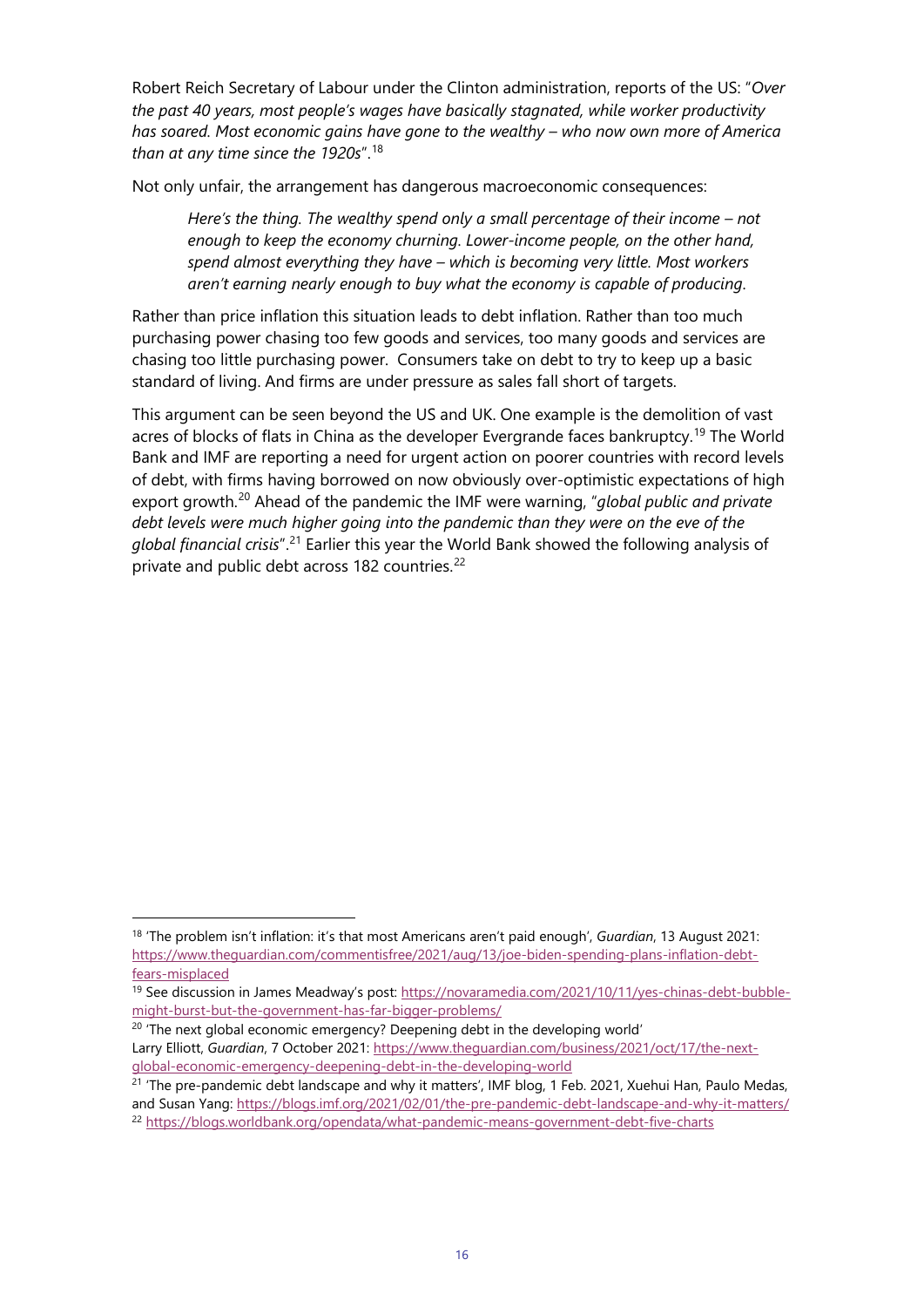# Debt in emerging market and developing economies

Percent of GDP



Aggregates are calculated using current GDP in U.S. dollars as a weight, based on data for up to 182 countries, including up to 145 EMDEs. Data for 2020 are estimates. Source: International Monetary Fund: Kose et al. (2020): World Bank. . Download image

So the generalised problem of the world economy has been and remains a shortfall rather than excess of spending power, with debt even ahead of the pandemic growing to repeated record highs at a very rapid rate.

## *Austerity*

Following the financial crisis, in contrast to the above interpretation, economic policymakers judged that the economy had lived 'beyond its means'. Across households and government spending was judged to have outstripped the capacity of the economy to produce. This led to the view that spending should be reduced in order to constrain any inflationary pressure and reduce budget deficits, in the jargon to restore 'sound finances'.

At the time, economists who focused more on the demand side of the economy, argued that the government was attempting to solve a problem of too little purchasing power and pay, and so in relative terms too much production, by further reducing incomes. Up to a point, the economic consensus has now caught up with this view. In a summary piece the *Financial Times* conceded "That consensus can be wrong was on display after the 2008 financial crisis, when many organisations — including this newspaper — advocated fiscal retrenchment". [23](#page-16-0)

But the change in consensus has come only after in the UK we experienced the worse recovery decade for more than a century, measured across both GDP and the public debt. $^{24}$ 

#### *Supply, demand and inflation*

Robert Reich's analysis shifts emphasis away from the supply side of the economy, to the broader judgement that the determining factor in outcomes has been a lack of demand.

There are clearly problems with the supply side of the economy, including sharp cuts in investment in adult skills, a lack of business investment in the ongoing climate of

<span id="page-16-0"></span><sup>23</sup> Editorial Team, *Financial Times*, Jan. 2021

<span id="page-16-1"></span><sup>&</sup>lt;sup>24</sup> See analysis of public debt and GDP in 'TUC issues call to avoid "despair of mass unemployment" with a plan to work our way out of recession, 20 May 2020: [https://www.tuc.org.uk/news/tuc-issues-call-avoid](https://www.tuc.org.uk/news/tuc-issues-call-avoid-despair-mass-unemployment-plan-work-our-way-out-recession)[despair-mass-unemployment-plan-work-our-way-out-recession](https://www.tuc.org.uk/news/tuc-issues-call-avoid-despair-mass-unemployment-plan-work-our-way-out-recession)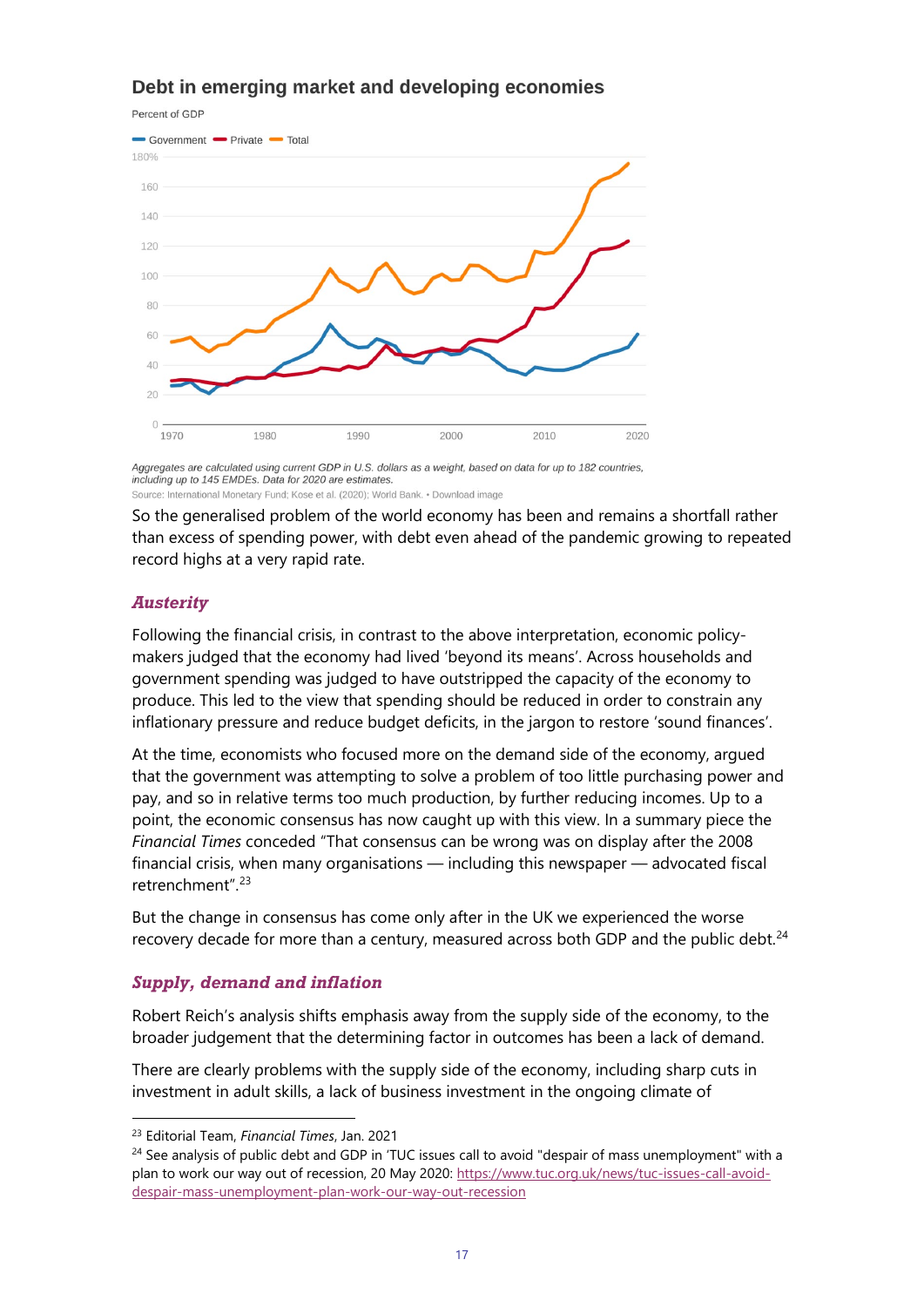uncertainty created by government, and a lack of worker voice that holds back innovation. But these sit alongside the problems created by a shortfall in demand. Debating the condition of the economy with Professor David Blanchflower in June 2019, MPC member Gertjan Vlieghe conceded … "*I thought he [Blanchflower] would perhaps argue that, if only there was more demand stimulus, higher productivity growth might return, i.e. that some part of the lost productivity is cyclical and reflects lower intensity of factor utilisation, not structural developments. I would have some sympathy with that idea*."[25](#page-17-0)

Alongside the failed GDP and public debt outcomes, the same was true of productivity. Again, as the chart below shows, the past decade in the UK was the worse since the 1930s, as it was in most other major economies that followed a similar austerity approach. But according to the demand argument, productivity was following as effect not cause.



G7 productivity growth

#### Source: BCL database; TUC calculations

Likewise, the demand argument permits setting the inflation debate in a broader context. As the below chart shows inflation has been subdued for at least 20 years. For the decade ahead of the pandemic CPI inflation averaged 2% in the UK, 1.9% in the OECD and 1.3% in the Euro area; such low outcomes would not have been possible were economies at near full capacity. Philip Turner, formerly deputy head of the monetary and economic department and a member of the senior management of the Bank for International Settlements (BIS), has recently reminded us that "Central banks have seen successive plans (in 2009, in 2013 and in 2018) to 'normalise' monetary policy frustrated by weak growth and low inflation".

Notably the latest of these episodes came just ahead of the pandemic, and as the chart shows inflation had already slowed fairly substantially into 2019. UK GDP growth in the year to the fourth quarter of 2019 had slowed to 1.2 per cent, the lowest figure for seven years. And this is relevant broader context for present inflation outcomes. There are real pressure

<span id="page-17-0"></span><sup>&</sup>lt;sup>25</sup> 'Not Working - Where Have All the Good Jobs Gone?' - David Blanchflower in conversation about his latest book with Dr Gertjan Vlieghe: [www.niesr.ac.uk/events/not-working-where-have-all-good-jobs](http://www.niesr.ac.uk/events/not-working-where-have-all-good-jobs-gonedavid-blanchflower-conversation-about-his-latest)[gonedavid-blanchflower-conversation-about-his-latest.](http://www.niesr.ac.uk/events/not-working-where-have-all-good-jobs-gonedavid-blanchflower-conversation-about-his-latest) In the same discussion John Llewelyn (consultant) argued productivity might be endogenous rather than exogenous, and Jagjit Chada (director of NIESR) spoke of wages adjusting in respect of a given total amount of demand.

[https://www.niesr.ac.uk/sites/default/files/files/GertjanVlieghe\\_Blanchflower%20book%20review\\_11%20Jun](https://www.niesr.ac.uk/sites/default/files/files/GertjanVlieghe_Blanchflower%20book%20review_11%20June%202019.pdf) [e%202019.pdf](https://www.niesr.ac.uk/sites/default/files/files/GertjanVlieghe_Blanchflower%20book%20review_11%20June%202019.pdf)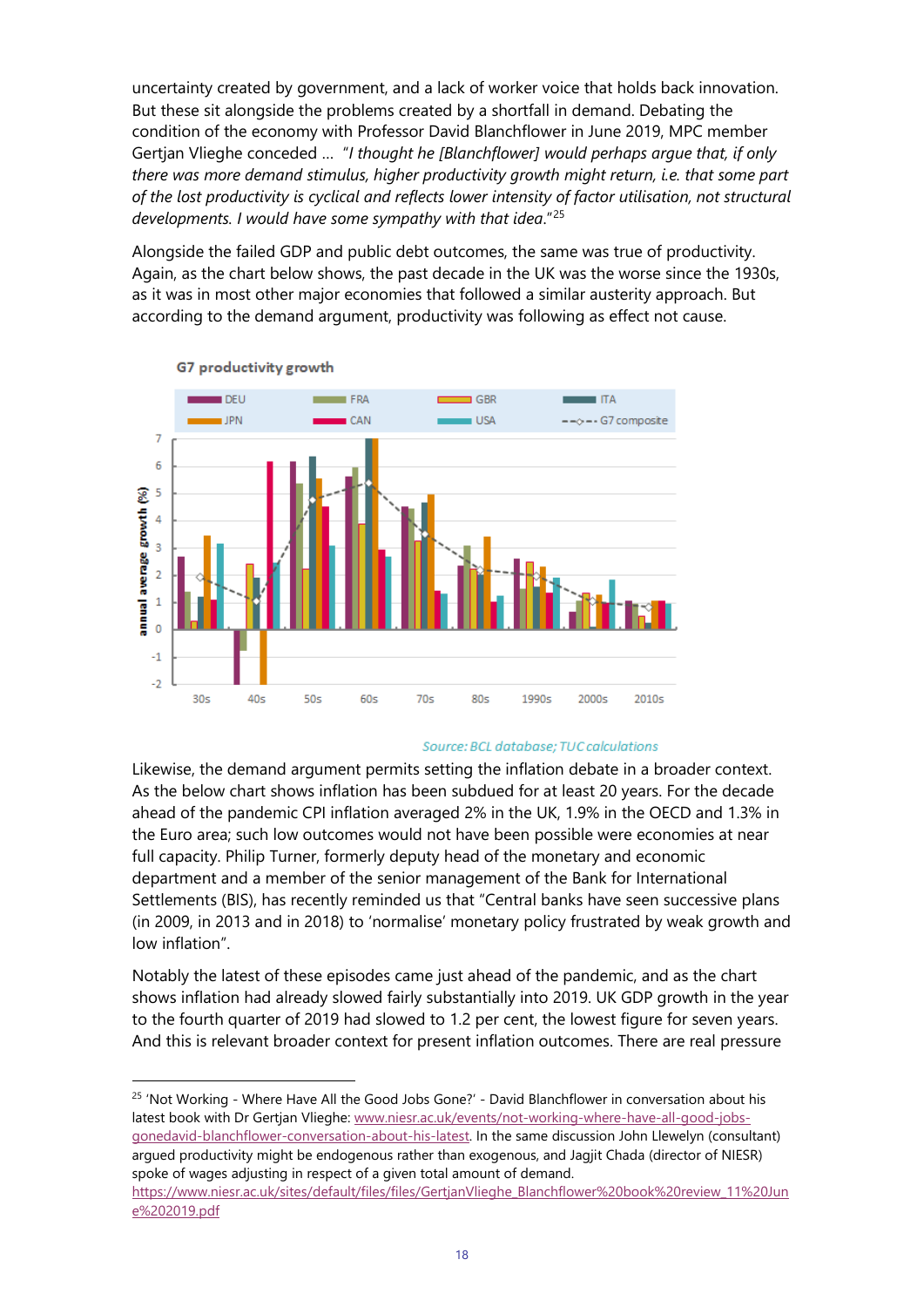points in the economy because of cost pressures, especially through international supply chains and shortages of domestic workers in certain sectors. But these cost pressures are set against prolonged weakness in aggregate demand in the UK and across the word. In the UK these cost pressures are set against further reductions in take home income, as workers lose benefits and face increased national insurance payments. Most likely the recent inflation threatens reduced demand, rather than high demand in the future. And we already know that the revival in consumer spending is fizzling out, with spending in shops and on line (excluding fuel) falling by 4.5% in cash terms between April and September. These are not the conditions of a wage price spiral, and the best way to protect workers against cost of living increases is through a pay rise.



#### **CPI inflation**

#### *A new economic model*

Rather than a return to the failed austerity of the last decade, we need a new economic model. Rather than dangerous, higher pay is necessary as a means to raising purchasing power and resolving the excess production of the world today. Behind shortages and other disruptions in the headlines – it has been too easy to forget the precarious condition of the global economy ahead of the pandemic.

A new model must mean above all rebalancing of economic power from the wealthy few to the hard pressed many. 'From wealth to work' as President Biden has put it. As we outlined in our submission to Spending Review 2021, this must include:

- Tackling labour shortages by improving pay and conditions across industries, working with unions and business to deliver this, as well as introducing stronger laws to tackle unfair practices like zero hours contracts. Exploitative migration policies and removal of protections for workers will not address the problems created by poor conditions at work.
- Raising the minimum wage to at least  $£10$  an hour now, and extend it to young workers.
- A policy of full employment, supported by government spending
- Investment in the economy and the just transition required to meet net zero